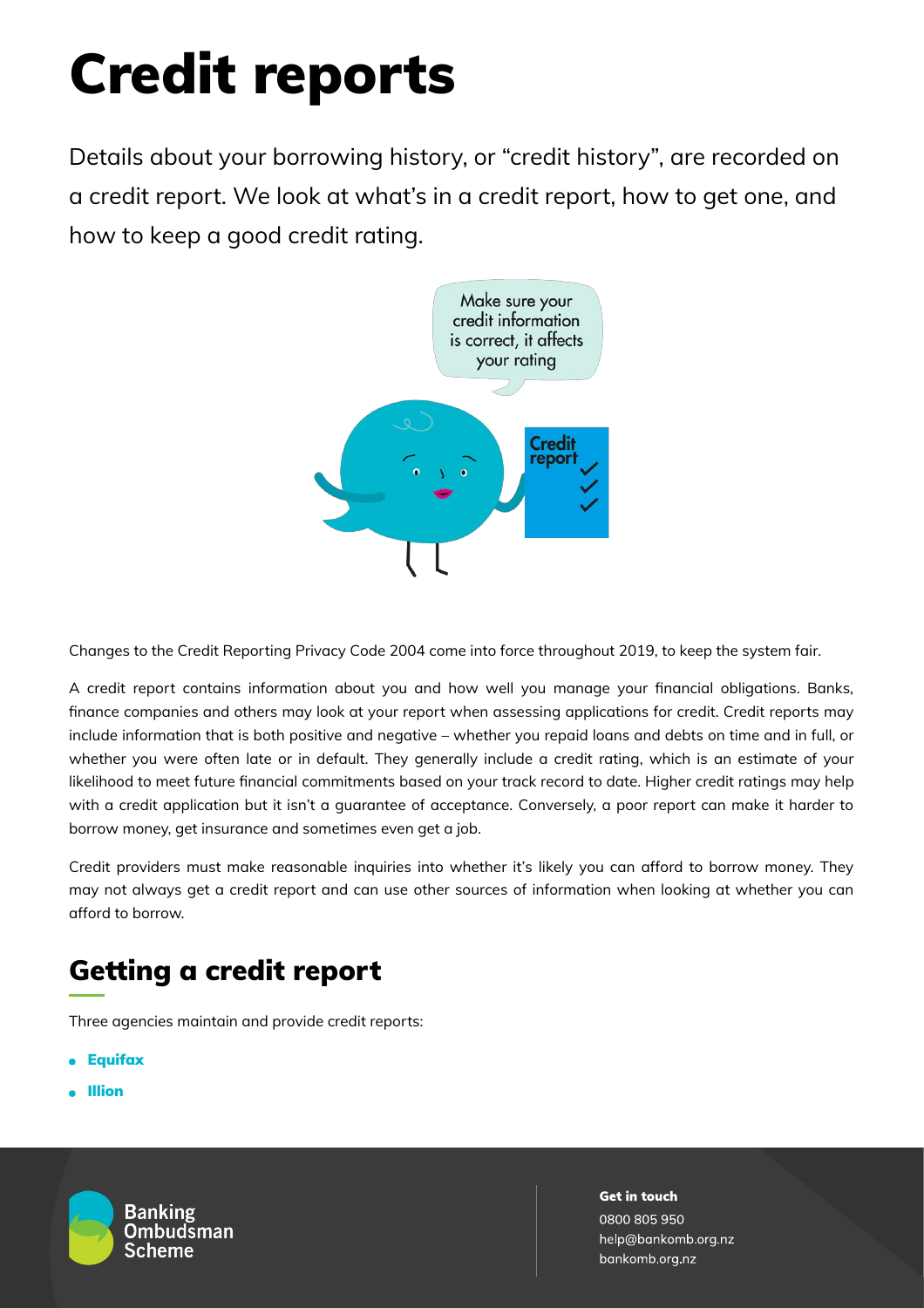#### [Centrix](https://www.centrix.co.nz/personal/get-credit-report/)

You can contact any of these agencies for a credit report about you. Requests are free, although a fee may apply if you want a report urgently. The agencies have 10 working days to give you the information. Each agency may give you a slightly different result because some collect information from a wider range of sources than others. Credit information about you may come from power and telecommunication companies, major retailers, banks, credit unions and debt collection agencies. Other sources of information include electoral rolls, records of hardship applications made to government agencies, court records relating to unpaid debts, and payday loan applications.

### Contents of credit reports

A credit report will detail your payment history for credit cards, personal and home loans, car finance, hire purchases and any other regular credit payments you have had. If you are late paying a bill, it may show on your credit report. It may also show whether you've paid all your bills on time if the agency providing credit information about you shares positive as well as negative information.

If you've received hardship assistance from your financial provider, this may be detailed on your credit report as well, at least for the length of time your provider agreed to provide assistance.

Credit defaults before 1 October 2019 that are above \$100 can be shown on credit records. From 1 October 2019 the minimum credit default amount that can be reported is \$125. Information stays on your credit report for four years. If your report has a credit worthiness score, it will be somewhere between zero and 1,000. Most scores are between 300 and 850. Anything above 500 is a good score.

A credit report does not include student loan balances, criminal records and information from Work and Income New Zealand. It also doesn't include defaults or missed payments more than five years old. It may show whether you've applied for credit, but it won't show if you've been successful or not.

#### How credit reports are used

Your credit report may influence whether a lender accepts your application, and on what terms, such as a regular interest rate or a slightly higher rate because of your credit score. If your application is declined, or you don't like the terms offered, there is nothing stopping you from trying elsewhere. The fact one lender declined your application does not mean you won't be able to obtain credit elsewhere.

A bad credit rating or multiple credit requests does not mean your application for a loan will never be accepted. Different lenders will have different lending criteria. Keep in mind that your credit history makes up only one part of your application. A lender will also consider information in your application form, such as your income, expenses and assets, and how much you wish to borrow and for what purpose. Whether you have any current or past relationship with the lender will also be a consideration.

See our quick guide about **lending [decisions](https://bankomb.org.nz/guides-and-cases/quick-guides/lending/concerns-about-lending-decisions/)** for more information about how banks assess credit applications.

### Checking for accuracy



**Get in touch** 0800 805 950 help@bankomb.org.nz bankomb.org.nz